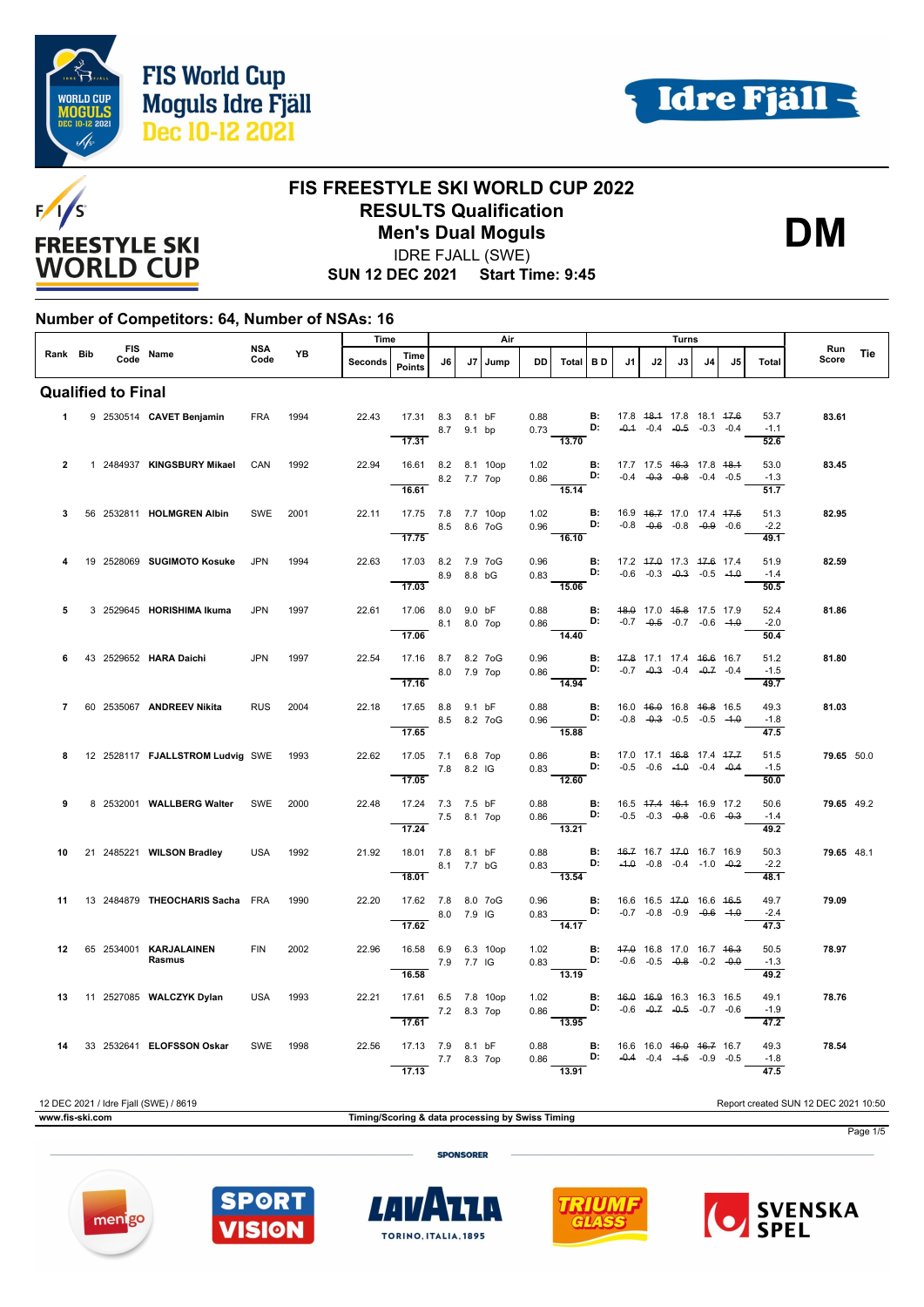





### **FIS FREESTYLE SKI WORLD CUP 2022 RESULTS Qualification Men's Dual Moguls**

IDRE FJALL (SWE)

**DM**

**SUN 12 DEC 2021 Start Time: 9:45**

|          |                      |                                                  | Air<br>Time        |      |         |                                 |              |             | Turns |              |                                                                                                          |                |                                                                          |                                                                |    |                |                                    |                        |                     |     |
|----------|----------------------|--------------------------------------------------|--------------------|------|---------|---------------------------------|--------------|-------------|-------|--------------|----------------------------------------------------------------------------------------------------------|----------------|--------------------------------------------------------------------------|----------------------------------------------------------------|----|----------------|------------------------------------|------------------------|---------------------|-----|
| Rank Bib | Code                 | FIS Name                                         | <b>NSA</b><br>Code | YB   | Seconds | Time<br><b>Points</b>           | J6           | J7          | Jump  | DD.          | Total BD                                                                                                 |                | J1                                                                       | J2                                                             | J3 | J <sub>4</sub> | J5                                 | Total                  | <b>Run</b><br>Score | Tie |
|          |                      | 15 51 2528624 SUIRE Martin                       | <b>FRA</b>         | 1996 | 23.07   | 16.43<br>16.43                  | 7.0 6.9 7oG  | 8.0 7.8 7op |       | 0.96<br>0.86 | 13.46                                                                                                    | B:<br>D:       |                                                                          | 47.0 46.4 16.3 16.4 16.7<br>$-0.3$ $-0.3$ $-0.4$ $-0.4$ $-0.3$ |    |                |                                    | 49.4<br>$-1.0$<br>48.4 | 78.29               |     |
|          |                      | 16 53 2529411 ELOFSSON Felix                     | SWE                | 1995 | 22.95   | 16.60 6.5 5.8 10op              | 7.7 8.1 7 oG |             |       | 1.02         | 0.96 <b>D:</b> $-4.0$ -0.9 $-0.7$ -0.8 -0.8                                                              | <b>B:</b>      | 16.8 46.9 46.5 16.8 16.6                                                 |                                                                |    |                |                                    | 50.2<br>$-2.5$         | 78.15               |     |
|          |                      |                                                  |                    |      |         | 16.60                           |              |             |       |              | 13.85                                                                                                    |                |                                                                          |                                                                |    |                |                                    | 47.7                   |                     |     |
|          | <b>Not Qualified</b> |                                                  |                    |      |         |                                 |              |             |       |              |                                                                                                          |                |                                                                          |                                                                |    |                |                                    |                        |                     |     |
|          |                      | 17 25 2530240 DUFRESNE Gabriel CAN               |                    | 1996 | 22.85   | 16.73 8.0 7.6 bF<br>7.6 7.7 7op |              |             |       |              | 0.88<br>B: $16.6$ 47.0 $46.5$ 16.5 16.7<br>0.86<br>D: $-0.4$ -0.6 -0.8 -0.8 -0.5<br>13.43                |                |                                                                          |                                                                |    |                |                                    | 49.8<br>$-1.9$         | 78.06               |     |
|          |                      |                                                  |                    |      |         | 16.73                           |              |             |       |              |                                                                                                          |                |                                                                          |                                                                |    |                |                                    | 47.9                   |                     |     |
|          |                      | 18 20 2527360 PENTTALA Jussi                     | <b>FIN</b>         | 1993 | 23.48   | 15.87 7.4 7.4 7oG               | 7.5 7.1 7op  |             |       | 0.96         | $0.86$ D:                                                                                                | $\blacksquare$ |                                                                          | 16.8 46.9 46.2 16.8 16.5<br>$-0.4$ $-0.6$ $-0.6$ $-0.3$ $-0.4$ |    |                |                                    | 50.1<br>$-1.4$         | 77.94               |     |
|          |                      |                                                  |                    |      |         | 15.87                           |              |             |       |              | 13.37                                                                                                    |                |                                                                          |                                                                |    |                |                                    | 48.7                   |                     |     |
| 19       |                      | 58 2531178 SUIKKARI Johannes FIN                 |                    | 1996 | 21.62   | 18.42 7.9 7.2 7oG<br>5.0 5.7 bG |              |             |       |              | 0.96<br>0.83 D: -0.6 -0.8 -1.0 -0.6 -0.4                                                                 |                | <b>B:</b> 46.8 46.4 16.5 16.4 16.7                                       |                                                                |    |                |                                    | 49.6<br>$-2.0$         | 77.70               |     |
|          |                      |                                                  |                    |      |         | 18.42                           |              |             |       |              | $\overline{11.68}$                                                                                       |                |                                                                          |                                                                |    |                |                                    | 47.6                   |                     |     |
| 20       |                      | 5 2534511 McDONALD Cole                          | <b>USA</b>         | 2003 | 22.59   | 17.09 6.6 6.5 10op              |              |             |       | 1.02         | $0.86$ D:                                                                                                | B:             |                                                                          | 46.5 16.8 16.8 46.9 16.6                                       |    |                | $-1.0$ $-4.4$ $-4.0$ $-1.3$ $-1.1$ | 50.2<br>$-3.4$         | 76.93               |     |
|          |                      |                                                  |                    |      |         | 7.0 7.8 7op<br>17.09            |              |             |       |              | 13.04                                                                                                    |                |                                                                          |                                                                |    |                |                                    | 46.8                   |                     |     |
| 21       |                      | 52 2530541 GERKEN SCHOFIELD GBR<br><b>Thomas</b> |                    | 1998 | 22.83   | 16.76 7.6 7.1 bF                |              |             |       |              | 0.88 <b>B:</b> 16.5 16.2 <del>17.0</del> 16.1 <del>16.0</del><br>0.73 <b>D:</b> -0.7 -0.2 -0.5 -0.2 -0.6 |                |                                                                          |                                                                |    |                |                                    | 48.8<br>$-1.3$         | 76.88               |     |
|          |                      |                                                  |                    |      |         | 8.3 8.6 bp<br>16.76             |              |             |       |              | $\frac{0.75}{12.62}$                                                                                     |                |                                                                          |                                                                |    |                |                                    | 47.5                   |                     |     |
| 22       |                      | 45 2533386 VIERELA Severi                        | <b>FIN</b>         | 2001 | 21.69   | 18.32 5.0 4.0 10op              |              |             |       | 1.02         | $0.73$ D:                                                                                                | B:             |                                                                          | 46.9 16.6 16.8 16.6 45.9                                       |    |                |                                    | 50.0                   | 76.19               |     |
|          |                      |                                                  |                    |      |         | 18.32                           | 6.1 6.2 bp   |             |       |              | $\overline{9.07}$                                                                                        |                |                                                                          | $-0.4$ $-0.4$ $-0.4$ $-0.6$ $-0.3$                             |    |                |                                    | $-1.2$<br>48.8         |                     |     |
| 23       |                      | 22 2528086 MATHESON James                        | <b>AUS</b>         | 1995 | 23.32   | 16.09 7.5 6.5 bF                |              |             |       | 0.88         |                                                                                                          | B:             | 16.4 46.8 16.2 16.4 46.0                                                 |                                                                |    |                |                                    | 49.0                   | 76.02               |     |
|          |                      |                                                  |                    |      |         | 7.7 7.6 7op                     |              |             |       |              | 0.86                                                                                                     |                | D: $-0.6$ $-0.4$ $-4.4$ $-0.8$ $-0.3$                                    |                                                                |    |                |                                    | $-1.8$                 |                     |     |
|          |                      |                                                  |                    |      |         | 16.09                           |              |             |       |              | $\frac{1}{12.73}$                                                                                        |                |                                                                          |                                                                |    |                |                                    | 47.2                   |                     |     |
| 24       |                      | 67 2528644 KOBER Jordan                          | CAN                | 1996 | 21.86   | 18.09 7.0 6.9 7oG               | 6.9 7.2 7op  |             |       | 0.96<br>0.86 |                                                                                                          | <b>B:</b>      | 46.4 16.1 46.5 16.4 16.3<br><b>D:</b> $-1.3$ $-1.3$ $-4.0$ $-4.5$ $-1.1$ |                                                                |    |                |                                    | 48.8<br>$-3.7$         | 75.92               |     |
|          |                      |                                                  |                    |      |         | 18.09                           |              |             |       |              | $\frac{1}{12.73}$                                                                                        |                |                                                                          |                                                                |    |                |                                    | 45.1                   |                     |     |
| 25       |                      | 18 2527955 KELLY Brenden                         | CAN                | 1995 | 23.95   | 15.23 7.8 7.6 10op              | 7.0 6.8 7oG  |             |       |              | $1.02$ <b>B:</b><br>0.96 <b>D:</b>                                                                       |                | 16.2 46.4 16.2 16.0 45.8                                                 | $-0.7$ $-0.9$ $-0.9$ $-0.6$ $-1.2$                             |    |                |                                    | 48.4<br>$-2.5$         | 75.60               |     |
|          |                      |                                                  |                    |      |         | 15.23                           |              |             |       |              | $rac{0.50}{14.47}$                                                                                       |                |                                                                          |                                                                |    |                |                                    | 45.9                   |                     |     |
| 26       |                      | 17 2527600 CHUNLAUD Kerrian CAN                  |                    | 1993 | 22.49   | 17.23 6.6 7.0 7op               | 6.8 6.8 bG   |             |       |              | 0.86 B: 46.9 16.6 16.5 16.5 46.3<br>$0.83$ D:                                                            |                |                                                                          | $-4.6$ $-0.9$ $-0.9$ $-1.4$ $-1.0$                             |    |                |                                    | 49.6<br>$-3.3$         | 75.01               |     |
|          |                      |                                                  |                    |      |         | $\overline{17.23}$              |              |             |       |              | $\frac{0.05}{11.48}$                                                                                     |                |                                                                          |                                                                |    |                |                                    | 46.3                   |                     |     |
| 27       |                      | 6 2532059 NOVITSKII Nikita                       | <b>RUS</b>         | 2000 | 23.38   | 16.01 7.9 7.3 bF                |              |             |       |              | 0.88 <b>B:</b> 4 <del>6.8</del> 16.3 46.0 16.4 16.3<br>0.86 <b>D:</b> -0.6 -1.0 -1.0 -4.5 -1.0           |                |                                                                          |                                                                |    |                |                                    | 49.0                   | 74.92               |     |
|          |                      |                                                  |                    |      |         | 7.3 7.2 7op<br>16.01            |              |             |       |              | $\frac{1}{12.91}$                                                                                        |                |                                                                          |                                                                |    |                |                                    | $-3.0$<br>46.0         |                     |     |
| 28       |                      | 30 2532799 BOURDETTE Marius FRA                  |                    | 1999 | 22.63   | 17.03 6.0 6.2 bF                |              |             |       | 0.88         |                                                                                                          | $\mathbf{B}$ : | 16.6 4 <del>5.7</del> 46.8 16.2 16.3                                     |                                                                |    |                |                                    | 49.1                   | 74.84               |     |
|          |                      |                                                  |                    |      |         | 8.1 7.1 bp<br>17.03             |              |             |       |              | 0.73 <b>D:</b> $-0.9$ $-0.5$ $-0.7$ $-0.7$ $-0.8$<br>$\overline{10.91}$                                  |                |                                                                          |                                                                |    |                |                                    | $-2.2$<br>46.9         |                     |     |

12 DEC 2021 / Idre Fjall (SWE) / 8619 Report created SUN 12 DEC 2021 10:50 **www.fis-ski.com Timing/Scoring & data processing by Swiss Timing** Page 2/5 **SPONSORER** 









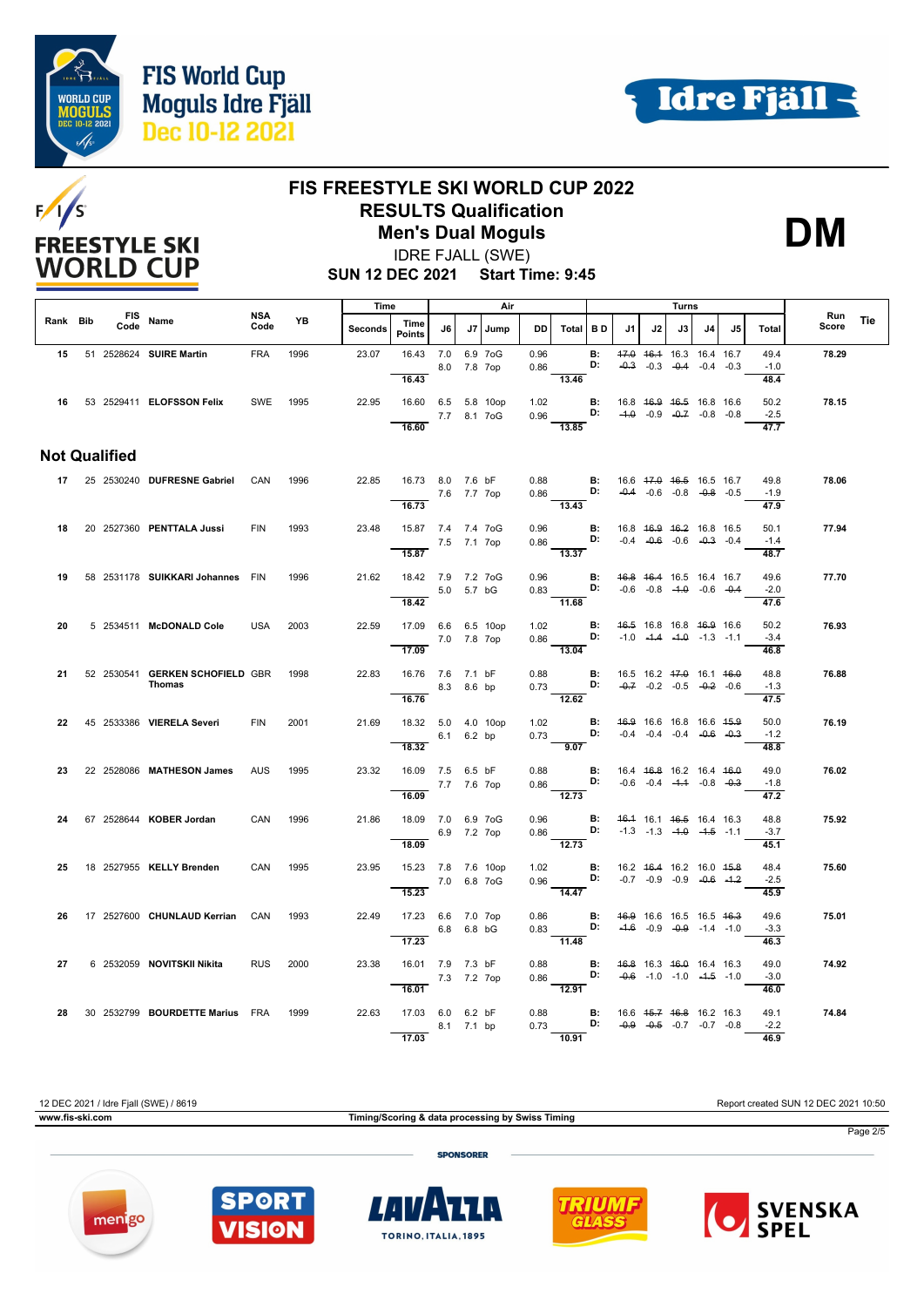





## **FIS FREESTYLE SKI WORLD CUP 2022 RESULTS Qualification**

**Men's Dual Moguls** IDRE FJALL (SWE)

**DM**

**SUN 12 DEC 2021 Start Time: 9:45**

|          |      |                                   |             |      | Time    |                                                       |            | Air                       |              |      | Turns                                                             |                                    |                                                                |    |    |                                                                |    |                         |              |     |
|----------|------|-----------------------------------|-------------|------|---------|-------------------------------------------------------|------------|---------------------------|--------------|------|-------------------------------------------------------------------|------------------------------------|----------------------------------------------------------------|----|----|----------------------------------------------------------------|----|-------------------------|--------------|-----|
| Rank Bib | Code | FIS Name                          | NSA<br>Code | YB   | Seconds | Time<br><b>Points</b>                                 | J6         |                           | J7 Jump      | DD   | Total BD                                                          |                                    | J1                                                             | J2 | J3 | 14.                                                            | J5 | Total                   | Run<br>Score | Tie |
| 29       |      | 36 2534858 GRAVENFORS Filip       | SWE         | 2004 | 21.58   | 18.47<br>18.47                                        |            | 4.5 5.1 bF<br>7.7 7.2 7op |              | 0.88 | 0.86<br>10.62                                                     | <b>B:</b><br>D:                    |                                                                |    |    | 46.2 16.0 16.0 45.7 15.7<br>$-4.0$ $-0.5$ $-0.8$ $-0.9$ $-0.7$ |    | 47.7<br>$-2.4$<br>45.3  | 74.39        |     |
| 30       |      | 44 2531950 FENELEY William        | <b>GBR</b>  | 1999 | 23.25   | 16.19 6.7 7.1 bF<br>16.19                             | 7.8 8.2 bp |                           |              | 0.88 | 11.90                                                             | <b>B:</b> 47.0 16.0 16.0 45.5 16.0 |                                                                |    |    |                                                                |    | 48.0<br>$-1.8$<br>46.2  | 74.29        |     |
| 31       |      | 24 2530492 MAKHNEV Andrei         | <b>RUS</b>  | 1997 | 22.53   | 17.17 7.1 6.9 bF<br>$\overline{17.17}$                |            | 8.3 8.5 bp                |              | 0.88 | $0.73 \frac{\text{D:}}{12.28}$                                    | B:                                 | 16.0 16.0 <del>16.0 15.8</del> 15.9                            |    |    | $-1.3$ $-0.8$ $-1.0$ $-4.3$ $-0.9$                             |    | 47.9<br>$-3.2$<br>44.7  | 74.15        |     |
| 32       |      | 16 2533908 SHULDIAKOV Artem RUS   |             | 2002 | 22.57   | 17.12 7.7 6.3 bF<br>7.3 7.5 7op<br>$\overline{17.12}$ |            |                           |              | 0.88 | $0.86$ D:<br>12.51                                                | B:                                 |                                                                |    |    | 46.2 16.1 16.0 45.8 15.8<br>$-4.5$ $-0.7$ $-0.9$ $-1.2$ $-1.3$ |    | 47.9<br>$-3.4$<br>44.5  | 74.13        |     |
| 33       |      | 14 2533462 <b>PAGE Nick</b> USA   |             | 2002 | 22.41   | 17.34 7.0 7.1 7op<br>17.34                            |            |                           | 6.6 7.9 10op | 0.86 | 1.02 <b>D:</b><br>13.45                                           | <b>B:</b>                          | 16.1 45.5 15.8 15.8 46.4                                       |    |    | $-4.7$ $-1.6$ $-1.4$ $-1.6$ $-4.0$                             |    | 47.7<br>$-4.6$<br>43.1  | 73.89        |     |
| 34       |      | 29 2533687 AHVENAINEN Akseli FIN  |             | 2002 | 22.39   | 17.36 5.6 4.6 10op<br>17.36                           |            | 6.2 6.3 bp                |              |      | 1.02 <b>B:</b><br>$0.73$ D:<br>$\overline{9.75}$                  |                                    | 46.0 16.4 16.5 16.3 46.6                                       |    |    | $-1.1$ $-0.6$ $-4.2$ $-0.4$ $-0.8$                             |    | 49.2<br>$-2.5$<br>46.7  | 73.81        |     |
| 35       |      | 27 2526517 ESCOBAR Jules          | <b>FRA</b>  | 1994 | 21.42   | 18.69 6.9 7.1 10op<br>18.69                           |            | 5.9 5.9 bp                |              | 1.02 | $0.73$ <b>D:</b> $-1.2$ $-0.7$ $-1.0$ $-0.9$ $-2.0$<br>11.43      | <b>B:</b> 43.8 14.8 46.4 16.0 15.9 |                                                                |    |    |                                                                |    | 46.7<br>$-3.1$<br>43.6  | 73.72        |     |
| 36.      |      | 15 2527554 TADE Marco             | SUI         | 1995 | 23.06   | 16.45 6.9 6.1 bF<br>16.45                             |            |                           | 5.9 5.8 10op | 0.88 | 1.02 <b>D:</b><br>11.67                                           | B:                                 | 16.7 46.7 16.5 46.4 16.2                                       |    |    | $-2.4$ $-4.0$ $-1.3$ $-1.9$ $-1.8$                             |    | 49.4<br>$-5.0$<br>44.4  | 72.52        |     |
| 37       |      | 63 2534210 HOLMGREN Emil          | SWE 2003    |      | 22.60   | 17.08 7.3 7.5 7op<br>7.2 7.3 bL<br>17.08              |            |                           |              | 0.86 | 0.72 <b>D:</b> $-2.3$ -1.2 -1.3 -1.4 $-0.6$<br>$\overline{11.57}$ | $\mathbf{B}$ :                     | 16.0 15.8 <del>15.5</del> 15.8 <del>16.3</del>                 |    |    |                                                                |    | 47.6<br>$-3.9$<br>43.7  | 72.35        |     |
| 38       |      | 23 2532161 WOODS Cooper           | AUS 2000    |      | 23.24   | 16.20 7.0 7.0 bF<br>16.20                             |            | 4.7 5.2 7op               |              |      | $0.88$ B:<br>$0.86$ D:<br>10.41                                   |                                    | 17.0 47.4 46.5 17.0 17.0<br>$-2.0$ $-4.2$ $-1.9$ $-2.4$ $-1.9$ |    |    |                                                                |    | 51.0<br>$-5.8$<br>45.2  | 71.81        |     |
| 39       |      | 48 2534481 OEJELIND Linus         | SWE 2001    |      | 22.92   | 16.64  4.7  5.6  7op<br>7.2 7.7 IG<br>16.64           |            |                           |              |      | 0.86 <b>B:</b><br>0.83 <b>D:</b><br>$-10.60$                      |                                    | 46.0 16.0 15.8 15.8 45.3                                       |    |    | $-4.7$ $-1.1$ $-1.5$ $-1.1$ $-4.0$                             |    | 47.6<br>$-3.7$<br>43.9  | 71.14        |     |
| 40       |      | 31 2532088 TSINN Oleg             | KAZ 1999    |      | 24.06   | 15.08 6.2 5.9 bF<br>15.08                             | 7.6 6.2 bp |                           |              | 0.88 | 0.73 <b>D:</b> $-1.2$ $-0.8$ $-4.3$ $-0.9$ $-0.3$<br>10.35        | <b>B:</b> 45.3 16.3 16.3 46.6 15.7 |                                                                |    |    |                                                                |    | 48.3<br>$-2.9$<br>45.4  | 70.83        |     |
| 41       |      | 7 2526671 SUMMERS Brodie          | <b>AUS</b>  | 1993 | 22.04   | 17.84 8.0 8.6 bF<br>17.84                             |            | 4.7 5.3 7op               |              | 0.88 | $0.86$ D:<br>$\frac{0.22}{11.59}$                                 | B:                                 | 17.1 47.7 46.8 17.5 16.9                                       |    |    | $-4.7$ $-4.7$ $-5.4$ $-2.4$ $-3.1$                             |    | 51.5<br>$-10.2$<br>41.3 | 70.73        |     |
| 42       |      | 47 2532859 BONDAREV Anton         | KAZ         | 2000 | 23.14   | 16.34 6.2 6.1 7op<br>16.34                            |            | 6.1 5.8 bp                |              | 0.86 | $0.73$ $D:$<br>$\overline{9.62}$                                  | B:                                 | 46.3 45.4 15.8 15.7 15.5                                       |    |    | $-0.5$ $-0.7$ $-0.8$ $-0.9$ $-4.4$                             |    | 47.0<br>$-2.4$<br>44.6  | 70.56        |     |
| 43       |      | 55 2534567 NOVIKOV Viacheslav RUS |             | 2003 | 23.14   | 16.34 7.5 6.3 7op<br>16.34                            | 7.7 7.2 bp |                           |              | 0.86 | 0.73 D: $-4.7$ $-0.3$ -1.0 -1.0 -0.9<br>11.36                     |                                    | <b>B:</b> $45.0$ $44.4$ $14.8$ $14.5$ $15.0$                   |    |    |                                                                |    | 44.3<br>$-2.9$<br>41.4  | 69.10        |     |

12 DEC 2021 / Idre Fjall (SWE) / 8619 Report created SUN 12 DEC 2021 10:50 **www.fis-ski.com Timing/Scoring & data processing by Swiss Timing** Page 3/5 **SPONSORER** 



TORINO, ITALIA, 1895

 $|I|$ 





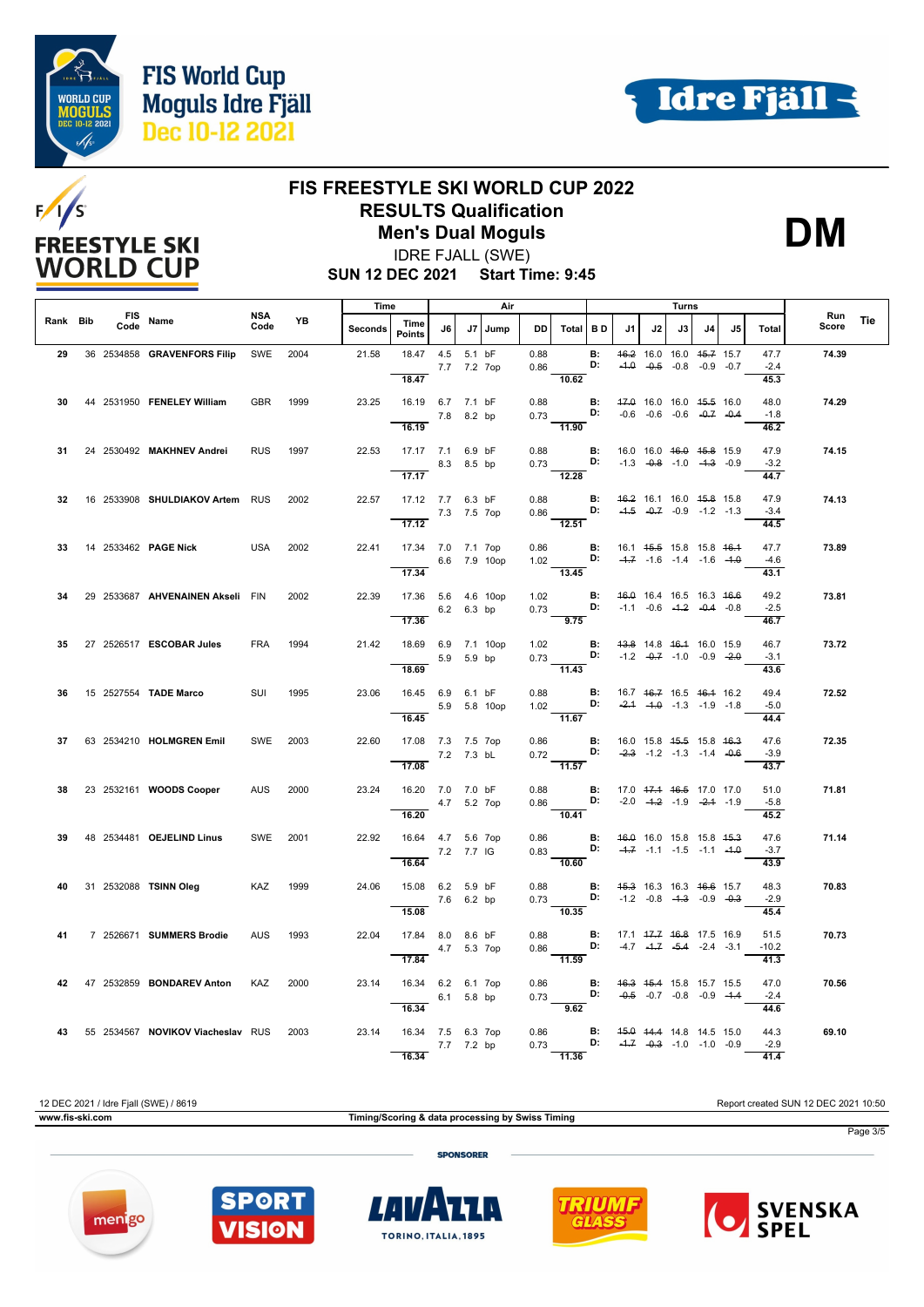





## **FIS FREESTYLE SKI WORLD CUP 2022 RESULTS Qualification**

**Men's Dual Moguls** IDRE FJALL (SWE)

**DM**

**SUN 12 DEC 2021 Start Time: 9:45**

|          |      |                                    |             |      | Time<br>Air    |                                             |             |             | Turns        |                                                              |                    |                 |    | Run |    |                                                                                       |    |                         |       |            |
|----------|------|------------------------------------|-------------|------|----------------|---------------------------------------------|-------------|-------------|--------------|--------------------------------------------------------------|--------------------|-----------------|----|-----|----|---------------------------------------------------------------------------------------|----|-------------------------|-------|------------|
| Rank Bib | Code | FIS Name                           | NSA<br>Code | YB   | <b>Seconds</b> | Time<br><b>Points</b>                       | J6          |             | J7   Jump    | <b>DD</b>                                                    | Total              | I B D           | J1 | J2  | J3 | J4                                                                                    | J5 | Total                   | Score | <b>Tie</b> |
| 44       |      | 42 2534212 OLGAARD Robin           | SWE         | 2003 | 24.21          | 14.87<br>14.87                              |             | 6.0 6.1 bp  | 5.6 5.7 7op  | 0.86<br>0.73                                                 | 9.27               | <b>B:</b><br>D: |    |     |    | 46.8 15.5 45.3 15.3 15.4<br>$-0.3$ $-0.7$ $-0.7$ $-4.4$ $-0.6$                        |    | 46.2<br>$-2.0$<br>44.2  | 68.34 |            |
| 45       |      | 40 2537254 LI Musai                | <b>CHN</b>  | 2003 | 24.30          | 14.75 6.5 5.8 bF<br>14.75                   |             | 6.8 6.1 bG  |              | 0.88<br>0.83 <b>D:</b> $-1.4$ $-0.7$ $-1.5$ $-1.4$ $-0.9$    | $-10.76$           |                 |    |     |    | <b>B:</b> 46.3 15.0 15.0 15.2 43.8                                                    |    | 45.2<br>$-3.7$<br>41.5  | 67.01 |            |
| 46       |      | 41 2528035 PENTTALA OIII           | <b>FIN</b>  | 1995 | 21.34          | 18.80 5.9 4.7 10op<br>18.80                 | 7.2 6.2 7op |             |              | 1.02<br>$0.86$ D:                                            | 11.16              | B:              |    |     |    | 45.3 14.8 44.8 13.6 14.0<br>$-1.9$ $-1.6$ $-2.5$ $-4.5$ $-2.5$                        |    | 42.4<br>$-6.0$<br>36.4  | 66.36 |            |
| 47       |      | 32 2531671 MATSUDA So              | <b>JPN</b>  | 1999 | 23.01          | 16.51 7.0 5.2 7op<br>2.1 3.6 7oG<br>16.51   |             |             |              | 0.86<br>$0.96$ D:                                            | 7.97               | <b>B:</b>       |    |     |    | 45.4 15.0 43.8 14.8 15.4<br>$-0.9$ $-1.2$ $-4.4$ $-1.3$ $-1.0$                        |    | 45.2<br>$-3.5$<br>41.7  | 66.18 |            |
| 48       |      | 57 2532862 ROMANOV Sergey          | KAZ         | 2001 | 21.85          | 18.10 7.2 7.2 7op<br>18.10                  | 5.8 5.9 bp  |             |              | 0.86<br>$0.73$ D:                                            | 10.45              | B:              |    |     |    | 43.0 14.0 14.0 13.9 44.3<br>$-4.0$ $-0.7$ $-1.6$ $-1.6$ $-1.2$                        |    | 41.9<br>$-4.4$<br>37.5  | 66.05 |            |
| 49       |      | 39 2533901 ALEYNIKOV Mikhail RUS   |             | 2002 | 22.14          | 17.71 7.6 8.0 bF<br>17.71                   |             |             | 6.4 6.3 10op | 0.88 <b>B:</b><br>1.02 <b>D:</b>                             | $\overline{13.33}$ |                 |    |     |    | 43.0 13.5 45.0 14.2 14.0<br>$-3.0$ $-1.6$ $-4.6$ $-2.8$ $-3.8$                        |    | 41.7<br>$-7.4$<br>34.3  | 65.34 |            |
| 50       |      | 46 2528799 CHEN Kang CHN           |             | 1993 | 24.86          | 13.98 5.6 5.1 bF<br>13.98                   | 7.2 6.6 bp  |             |              | 0.88<br>0.73 <b>D:</b> $-1.5$ $-1.1$ $-4.5$ $-1.3$ $-0.9$    | 9.73               | $\blacksquare$  |    |     |    | 45.6 44.7 15.0 14.8 15.2                                                              |    | 45.0<br>$-3.9$<br>41.1  | 64.81 |            |
| 51       |      | 59 2532513 VAILLANCOURT Elliot CAN |             | 1999 | 22.08          | 17.79 6.2 5.5 bF<br>17.79                   | 5.2 4.8 bp  |             |              | $0.88$ B:<br>0.73 D:                                         | $\overline{8.79}$  |                 |    |     |    | 42.0 13.9 44.3 13.7 12.5<br>$-0.8$ $-1.0$ $-4.3$ $-1.0$ $-1.0$                        |    | 40.1<br>$-3.0$<br>37.1  | 63.68 |            |
| 52       |      | 49 2532502 CONEDERA Martino SUI    |             | 2002 | 24.85          | 14.00 6.2 5.2 10op<br>6.0 5.1 7oG<br>14.00  |             |             |              | 1.02<br>0.96 <b>D:</b> $-2.5$ -1.0 -1.3 -1.4 -1.0            | $\frac{1}{11.13}$  | B:              |    |     |    | 45.2 13.8 42.0 13.8 14.5                                                              |    | 42.1<br>$-3.7$<br>38.4  | 63.53 |            |
| 53.      |      | 66 2528801 <b>ZHAO Yang</b>        | <b>CHN</b>  | 1992 | 23.71          | 15.56 5.3 5.2 bF<br>15.56                   |             | 5.8 5.9 7op |              | 0.88<br>0.86 D: $\frac{100 - 12.0}{2.0}$ -1.9 -1.5 -1.4 -1.8 |                    |                 |    |     |    | <b>B:</b> 44.0 43.0 12.0 12.1 12.5                                                    |    | 36.6<br>$-5.2$<br>31.4  | 56.60 |            |
| 54       |      | 62 2533002 BUZZI Enea              | SUI         | 2004 | 23.37          | 16.02 5.0 5.6 bG<br>16.02                   | 4.5 3.8 7op |             |              | 0.83 <b>B:</b><br>0.86 <b>D:</b><br>0.86                     | $\overline{7.96}$  |                 |    |     |    | 14.0 44.0 12.8 13.3 42.8<br>$-4.7$ $-1.8$ $-2.5$ $-3.0$ $-2.6$                        |    | 40.1<br>$-8.1$<br>32.0  | 55.98 |            |
| 55       |      | 28 2535392 GAJDECKA Marek          | CZE         | 2004 | 25.19          | 13.53 5.5 5.4 bL<br>$-$ 5.1 5.0 bG<br>13.53 |             |             |              | 0.72<br>$0.83$ <b>D:</b> $-0.6$ -1.1 -1.3 -4.7 -1.1          | 8.11               |                 |    |     |    | <b>B:</b> 43.2 12.0 11.5 44.4 12.0                                                    |    | 35.5<br>$-3.5$<br>32.0  | 53.64 |            |
| 56       |      | 2 2528846 KOLMAKOV Pavel           | KAZ         | 1996 | 25.50          | 13.11 2.5 3.2 10op<br>13.11                 | 5.8 6.9 bp  |             |              | 1.02<br>$0.73$ D:                                            | 7.53               | <b>B:</b>       |    |     |    | 45.2 16.1 16.1 16.0 46.2<br>$-5.5$ $-6.3$ $-6.1$ $-7.8$ $-6.5$                        |    | 48.2<br>$-18.9$<br>29.3 | 49.94 |            |
| 57       |      | 35 2534498 YEREMENKO Artur         | <b>UKR</b>  | 2002 | 22.01          | 17.88 6.2 6.8 bF<br>17.88                   | 3.0 2.8 bp  |             |              | 0.88<br>$0.73$ D:                                            | 7.83               | B:              |    |     |    | 8.0 10.0 42.0 10.8 12.0<br>$-2.6$ $-5.4$ $-4.9$ $-4.9$ $-4.9$                         |    | 32.8<br>$-14.7$<br>18.1 | 43.81 |            |
| 58       |      | 37 2535572 JEANNESSON Mateo GBR    |             | 2004 | 27.21          | 10.77 7.0 6.3 bF<br>10.77                   | 2.5 2.4 7op |             |              | 0.88<br>0.86                                                 | D:<br>7.95         | B:              |    |     |    | 16.8 16.5 <del>16.8</del> <del>16.3</del> 16.7<br>$-8.0$ $-7.2$ $-9.5$ $-8.5$ $-40.6$ |    | 50.0<br>$-26.0$<br>24.0 | 42.72 |            |

12 DEC 2021 / Idre Fjall (SWE) / 8619 Report created SUN 12 DEC 2021 10:50 **www.fis-ski.com Timing/Scoring & data processing by Swiss Timing** Page 4/5 **SPONSORER**